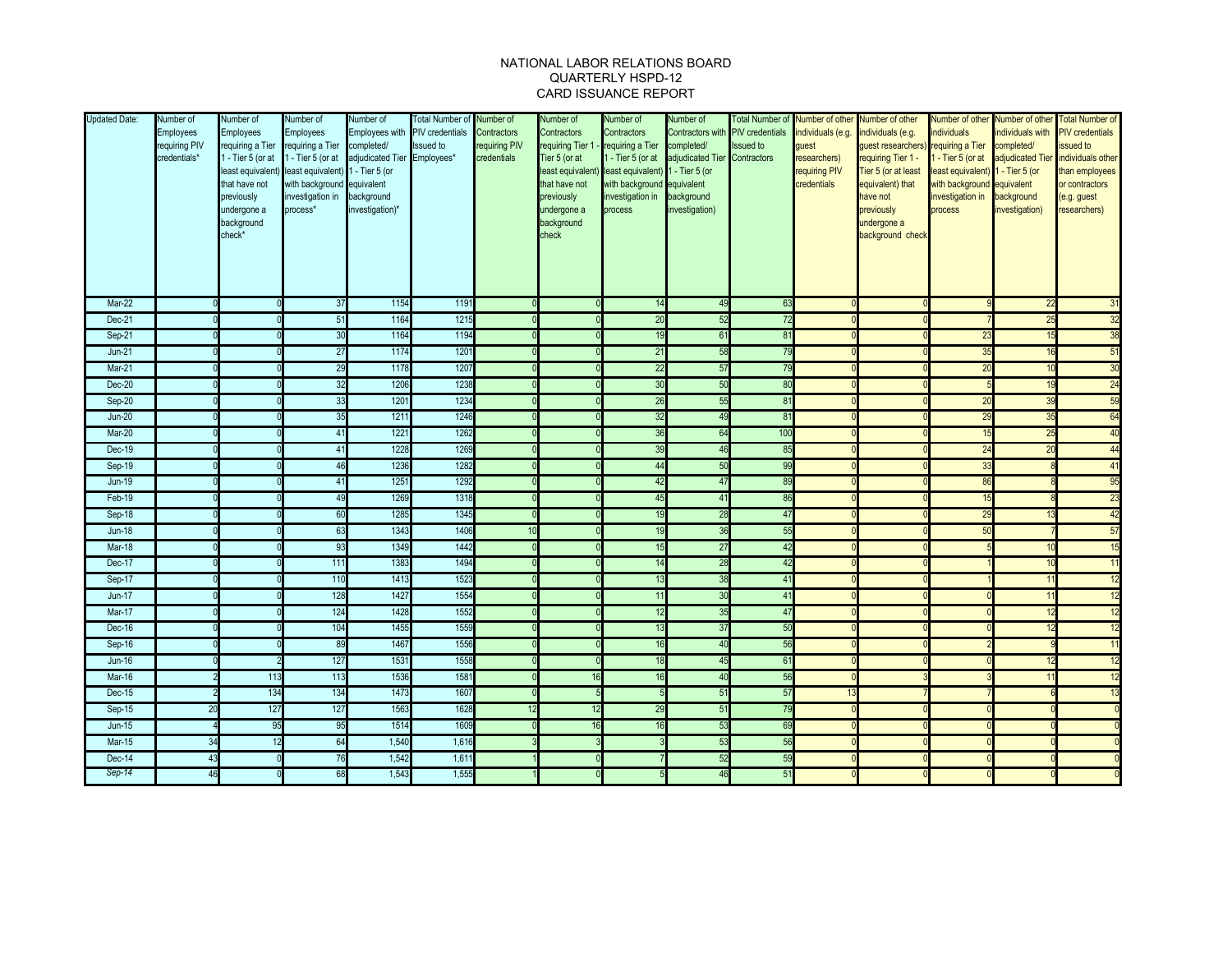## NATIONAL LABOR RELATIONS BOARD QUARTERLY HSPD-12 CARD ISSUANCE REPORT

| Feb-14                             | 54 |    | 54 | 1,436 | 1,488                        |  |    |    | 41 | 46 |  |  |  |
|------------------------------------|----|----|----|-------|------------------------------|--|----|----|----|----|--|--|--|
| Jul-13                             |    | 55 | 55 | 1,375 | 1,409                        |  |    |    | 40 | 45 |  |  |  |
| Jul-12                             | 68 |    | 53 | 1,502 | 1,502                        |  |    | 17 | 36 | 36 |  |  |  |
| Feb-12                             | 55 | 13 | 44 | 1,468 | 1,423                        |  |    |    | 22 | 22 |  |  |  |
| Jul-11                             | 82 |    | 78 | 1,683 | 1,679                        |  |    | 29 | 27 | 12 |  |  |  |
| Apr-11                             | 48 |    | 64 | 1,668 | 1,414                        |  | 23 |    |    |    |  |  |  |
| Nov-10                             | 34 | 30 |    | 1,650 | 1,650                        |  |    |    | 18 |    |  |  |  |
| Jul-10                             | 32 | 32 |    | 1,650 | 1,650                        |  |    |    | 18 | 18 |  |  |  |
| <b>Implementation Plan Summary</b> |    |    |    |       |                              |  |    |    |    |    |  |  |  |
|                                    |    |    |    |       |                              |  |    |    |    |    |  |  |  |
|                                    |    |    |    |       | <b>Next Major Milestone:</b> |  |    |    |    |    |  |  |  |
|                                    |    |    |    |       |                              |  |    |    |    |    |  |  |  |
|                                    |    |    |    |       |                              |  |    |    |    |    |  |  |  |
|                                    |    |    |    |       |                              |  |    |    |    |    |  |  |  |
|                                    |    |    |    |       |                              |  |    |    |    |    |  |  |  |
| [Planned Date of Full              |    |    |    |       |                              |  |    |    |    |    |  |  |  |